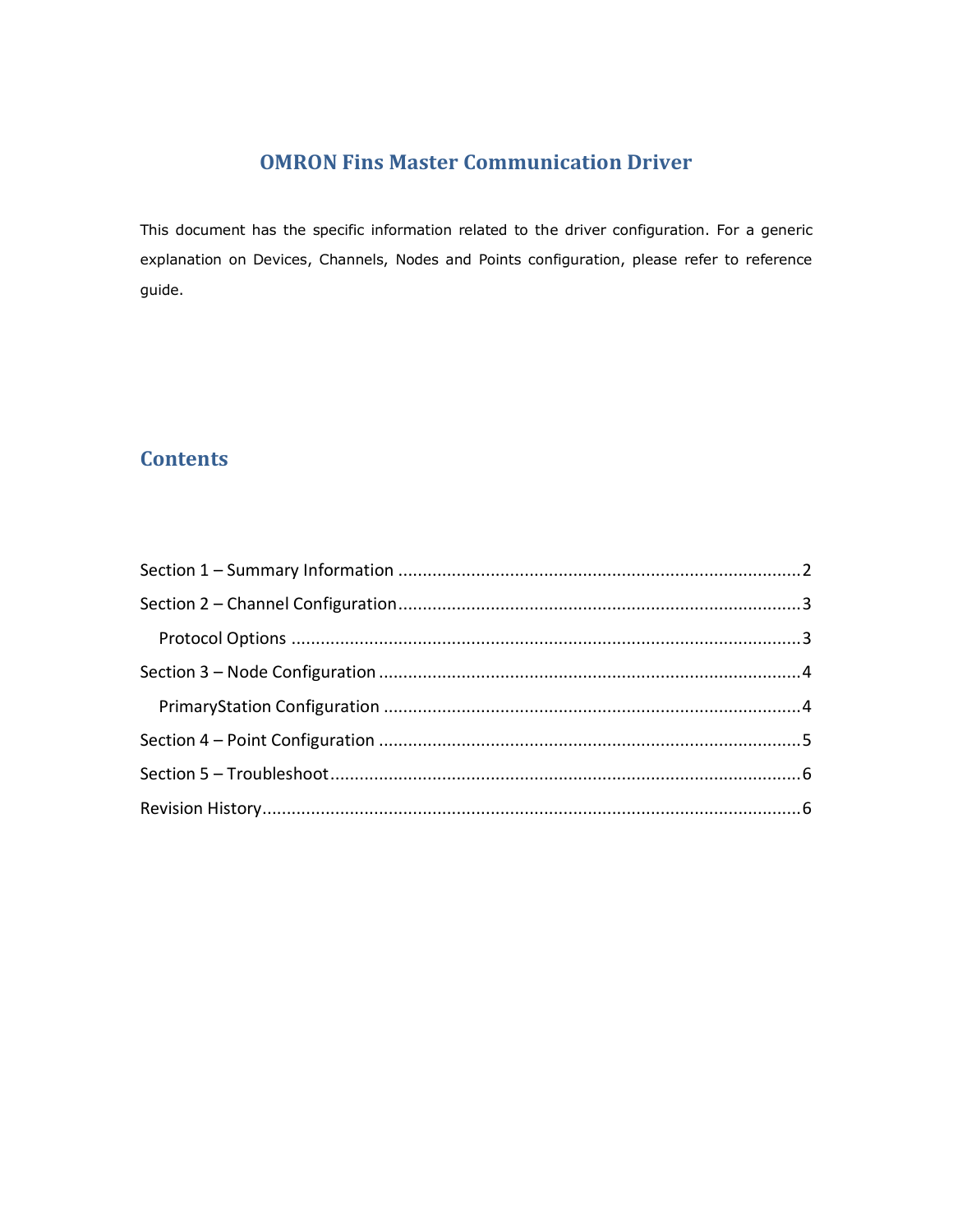# <span id="page-1-0"></span>**Section 1 – Summary Information**

### **Communication Driver Name**: OmronFins

**Implementation DLL**: T.ProtocolDriver.OmronFINS.dll

**Protocol**: FINS protocol

**Interface**: UDP and Serial

**Description**: OmronFins implements communication with CS/CJ/CP-series CPU Unit or NSJ

devices that are compatibles with FINS. It operates as a Master on UDP or serial networks.

The communications blocks are dynamically created according the pooling cycle defined on the AccessType for each Device Point.

**Equipments supported:** CS/CJ/CP-series CPU Unit or NSJ Controller

**Tested Equipment**: SYSMAC CJ2M CPU34 and CPU35 using UDP/FINS

## <span id="page-1-1"></span>**Supported Operands:**

| <b>Operand</b>             | <b>Read</b>  | <b>Write</b> | Data Type  | <b>Address size</b> |
|----------------------------|--------------|--------------|------------|---------------------|
| $CIO - CIO$                | ✓            | ✓            | Word       | 2 bytes             |
| WR-Work Area               | ✓            | ✓            | Word       | 1 bit               |
| $HR - Holding Bit$         | ✓            | ✓            | Word       | 2 bytes             |
| AR - Auxiliary Bit         | $\checkmark$ | ✓            | Word       | 2 bytes             |
| DM - Data Memory           | $\checkmark$ | $\checkmark$ | Word       | 2 bytes             |
| $TA - Times$               | ✓            | $\checkmark$ | <b>BCD</b> | 2 bytes             |
| CA – Counters              | ✓            | $\checkmark$ | <b>BCD</b> | 2 bytes             |
| <b>EM#-Extended Memory</b> | ✓            | ✓            | Word       | 2 bytes             |

**Table 1**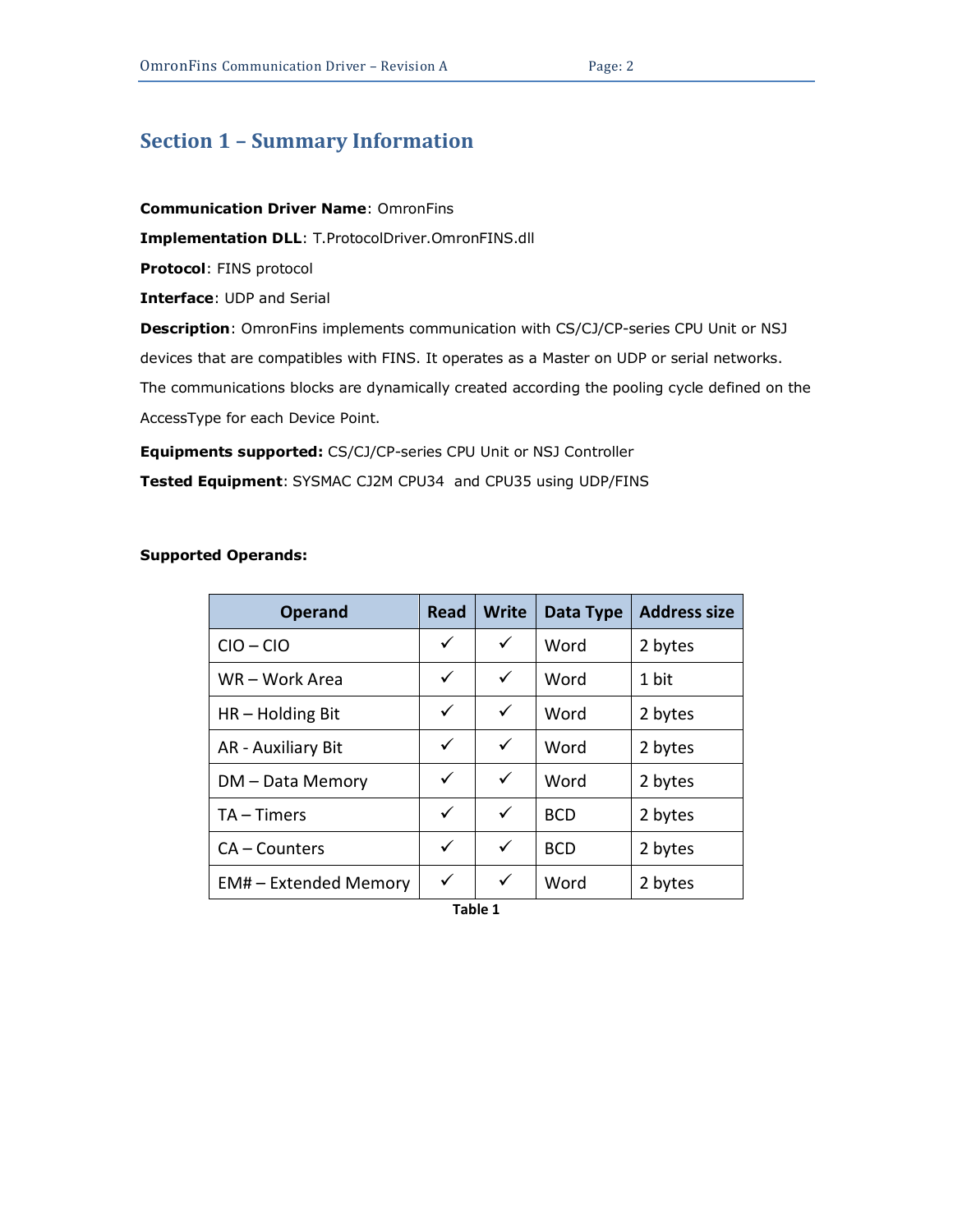## <span id="page-2-0"></span>**Section 2 – Channel Configuration**

## <span id="page-2-1"></span>**Protocol Options**

**Mode:** Determines the compatible equipments:

- **CS1:** CS/CJ series compatible
- **CV:** CV/CVM1 series compatible

**Network**: Represents the FINS network, this information is related to the Master

**Node:** Represents the computer Node in the FINS network. If the number 0 is specified, the driver assumes the last octet of the IP Address as Node number (for UDP Interface)

**Ignore Non Fatal Error:** Indicates the driver behavior when the PLC returns the 64 status that is a non fatal error:

- **True:** returns Success, with error code = 64 and set the tag quality to GOOD
- **False:** returns Failed, with error code = 64 and set the tag quality to BAD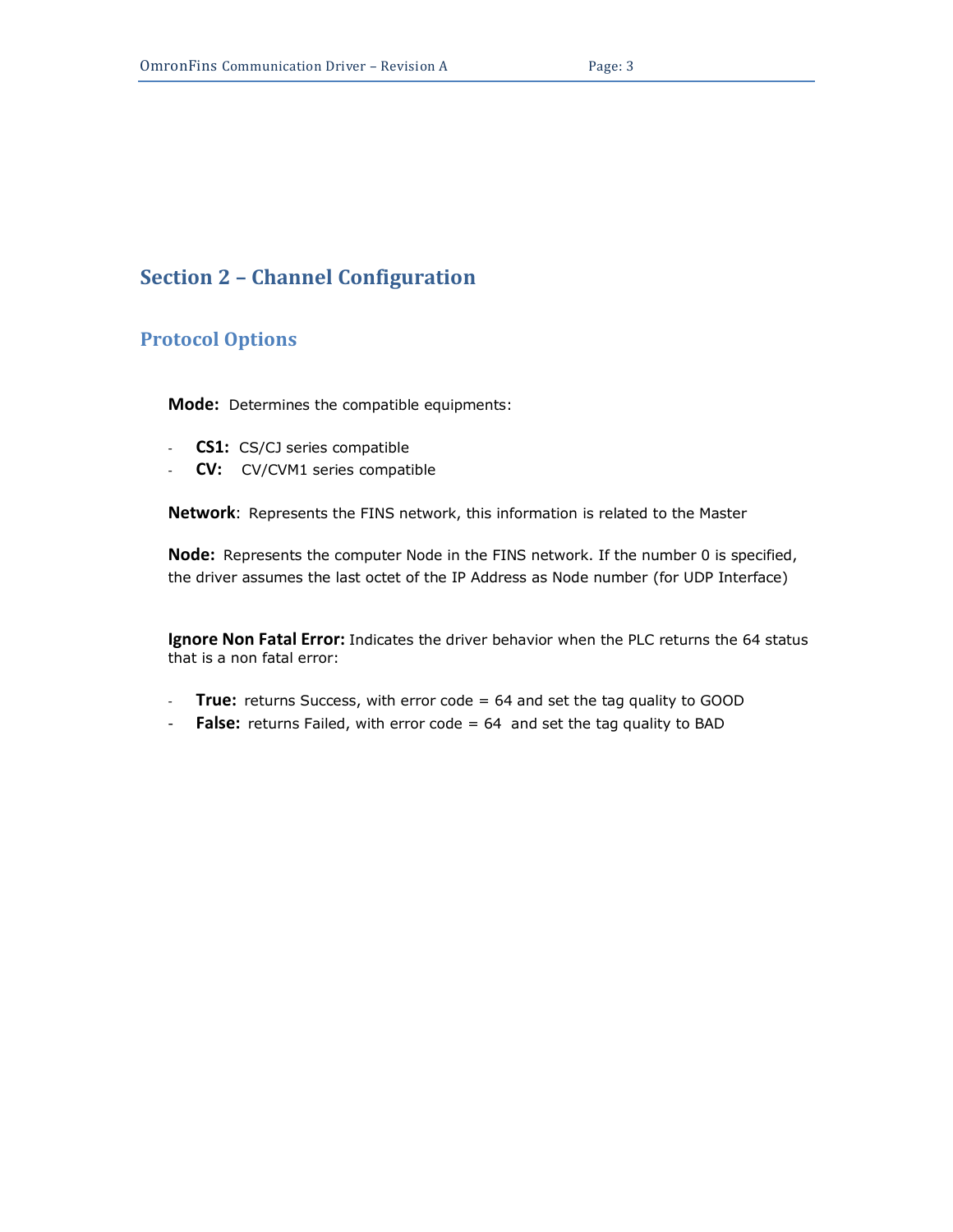## <span id="page-3-0"></span>**Section 3 – Node Configuration**

## <span id="page-3-1"></span>**PrimaryStation Configuration**

#### **Serial channels**:

Station syntax:

*<Network> ; <Node> ; <Unit Id>*

Where:

*<Network>:* Represents the FINS network where the device is.

*<Node>:* Represents the device Node number in the FINS network.

*<Unit Id>:* Represents the device Id in the FINS network.

 $E.g.: 0; 1; 0$ 

### **UDP channels:**

Station syntax:

<*IP address> ; <Port > ; <Network> ; <Node>*

Where :

*<IP address>*: IP address of the device in the network *< Port >:* UDP port where the device is listening (default is 9600)

*<Network>:* Represents the FINS network where the device is.

*<Node>:* Represents the device Node number in the FINS network.

E.g.: 192.168.1.101 ; 9600 ; 1 ; 0

*Note: When using multiple nodes, the UDP port must be different for each Node.*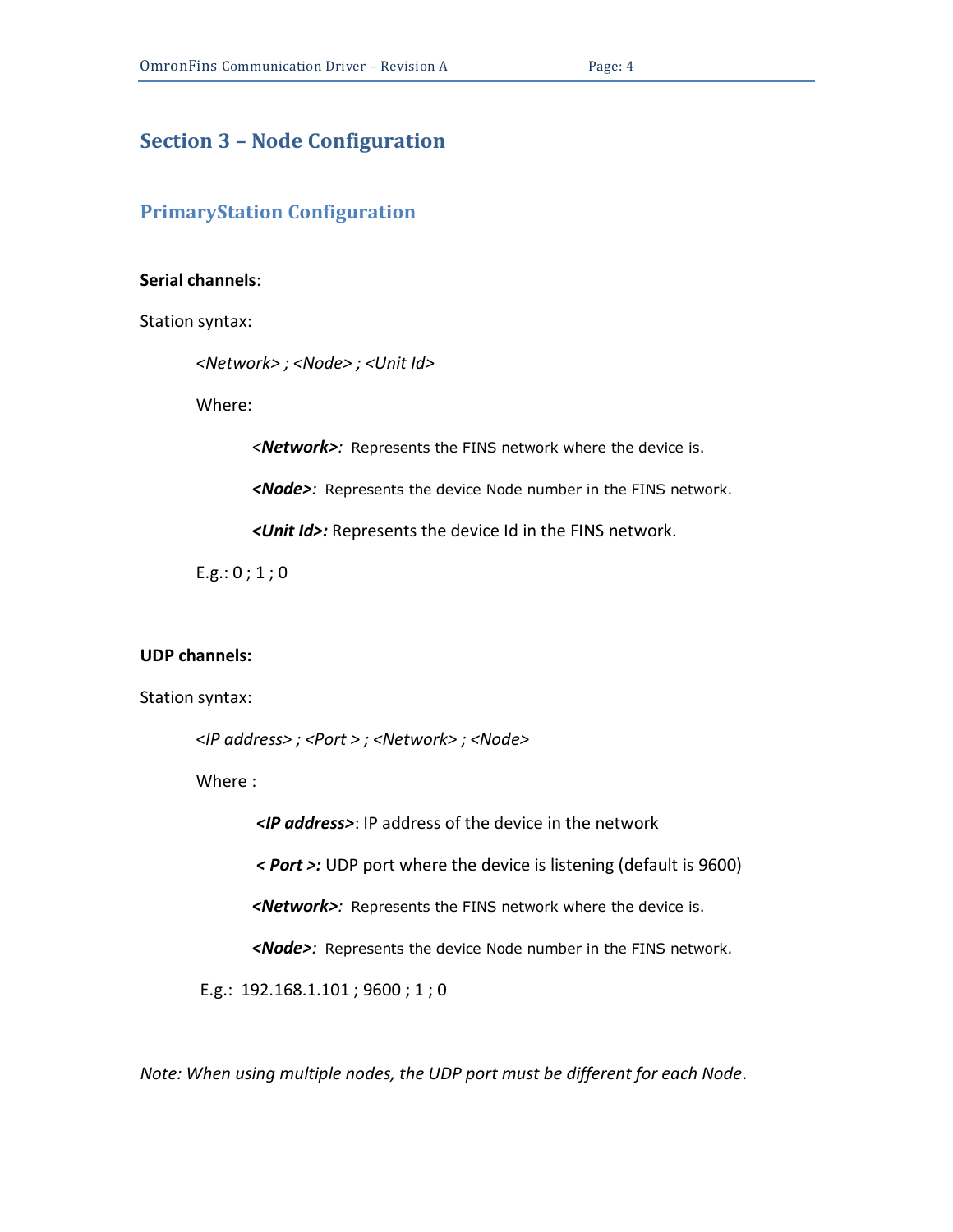# <span id="page-4-0"></span>**Section 4 – Point Configuration**

The syntax for the OmronFins communication points is:

### *<Memory Area> : <Address>*

For more information about the valid operands, see the [Table 1:](#page-1-1)

E.g.:

| CA:0   | Memory Area = CA,                | Address = $0$ |
|--------|----------------------------------|---------------|
| CIO:20 | Memory Area = CIO,               | Address = 20  |
| EM0:1  | Memory Area = Extended Memory 0, | Address = $1$ |
| EM6:1  | Memory Area = Extended Memory 6, | Address = $1$ |